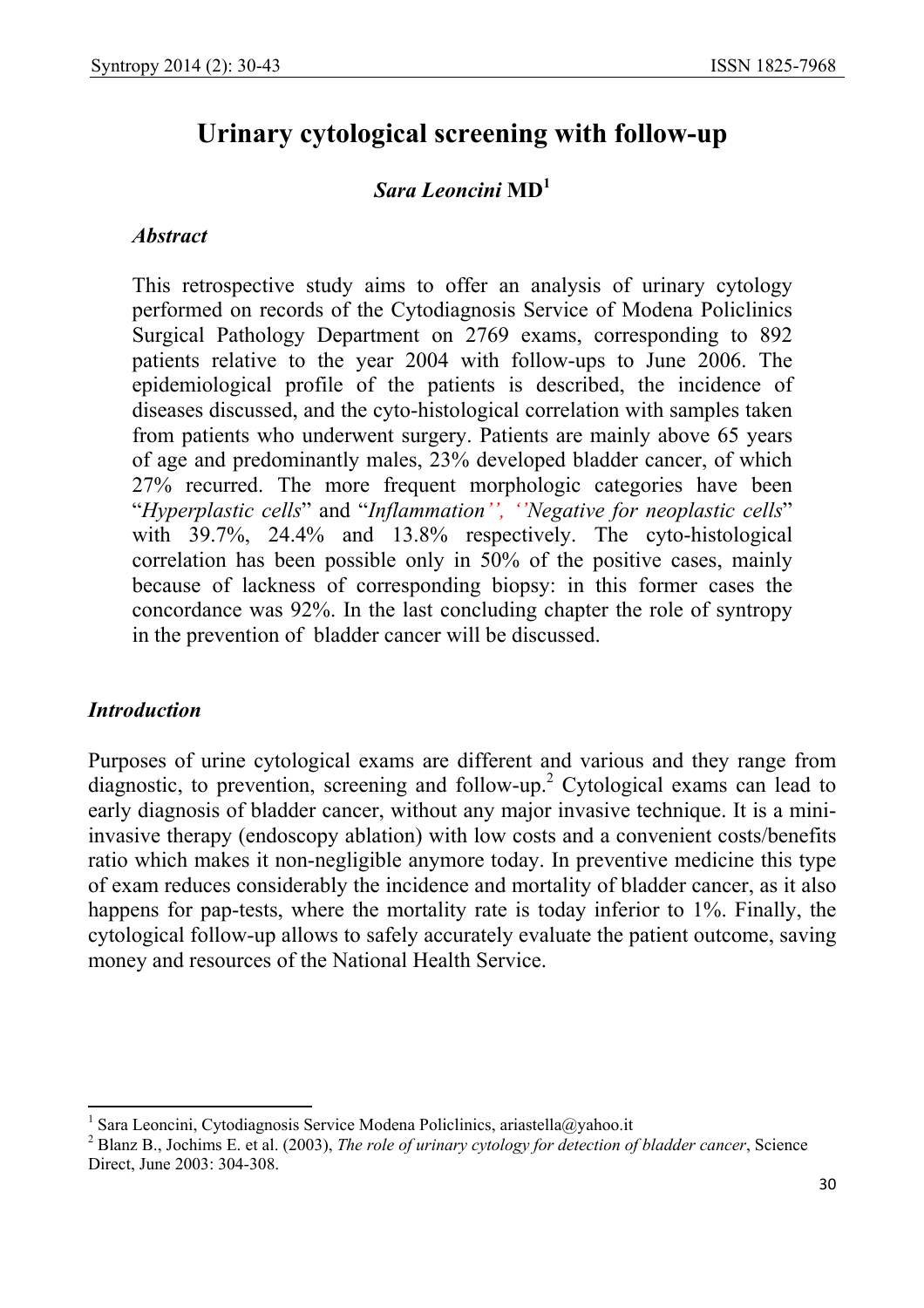# *Cytological Pictures*

## *- Inflammation*

Inflammation implies the presence of neutrophils and typical inflammation disorders, such as cytolysis that point to the increase of the nucleus size, without chromatin or nuclear membrane, which appears irregular and of tint affinity.<sup>3</sup>



*Figure 1: case number 153/04 (20x), G.A, ♀ i 45 years, first diagnosis - Flogistic finding* 

*- Dystrophy* 

Dystrophy is here intended as cellular size alterations. This physiological condition in adult age is generally associated to inflammatory lesions. Cells appear shrunken, with diminished size and sometimes distorted, not regular anymore, cylindrical, and at times gathered in small groups.<sup>4</sup>

- Infective lesions

 $\overline{\phantom{a}}$ 

In cytological slides micro-organisms may be found, often as the result of pollution. In the following figure colonies of organisms are seen over a landscape otherwise normal. Also bacteria, fungi and parasites can be found. Microbiological exams are necessary in order to assess this situation.

<sup>3</sup> Koss L.G., *Diagnostic Cytology*, Lippincott Company, IV Edizione 1992;

<sup>4</sup> DeMay R.M., *The art and science of cytopathology*, ASCP Press, III Edition, 1998;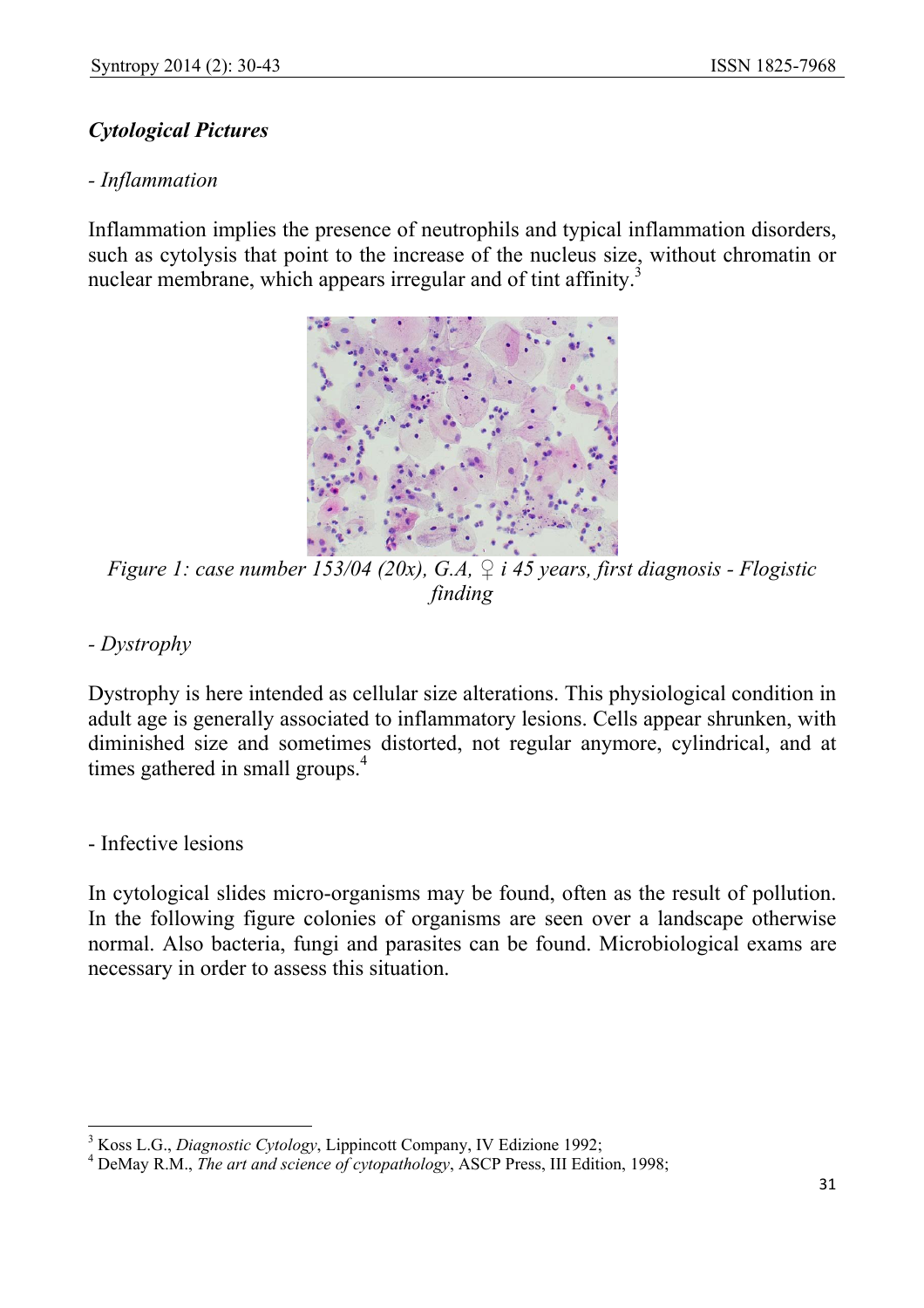

*Figure 2: case 4016/04 (20x), G.P, male, 81 years - Presence of dysplastic cells with fungi (Alternaria)*

# *- Hyperplasia*

Hyperplasia consists of a number of elements belonging to a specific tissue which may present a modest nucleus increase with cytoplasmic reduction.<sup>5</sup>

#### *- Neoplastic lesions*

Neoplastic picture remember typical cytological alterations, like nucleus size increased with chromatin alterations, increase in the number of nucleolus that lead to dismetic and polymorphic cells.<sup>6</sup>

#### *- Ancillary Techniques in diagnosing*

Cytological exams are wonderful for their diagnostic efficiency, but in some circumstances, for instance when dealing with low grade carcinoma, they must be associated with other techniques and with a clinical-laboratory assessment. In these situations the cytological exam alone may reveal false negative. This happens when the ancillary technique in diagnosis is required, such as cytometry, microsatellite analysis, bladder tumor antigen test, BCLA-4 and NMP immunocyt.<sup>7</sup>

 5 Enciclopedia Italiana, vol X, Istituto dell'Enciclopedia Italiana, I edizione, 1949.

<sup>6</sup> Takahashi M., *Citologia del cancro*, Verducci Editore, III Edizione, 2000.

<sup>7</sup> Takeuchi Y, Sawada Y, Yabuki D, Masuda E, Satou D, Kuroda K, Tajima M, Sawamura Y, *Clinical study of urine NMP-22 as a tumor marker*, Aktuel Urol 2003 Jul; 34:265-72.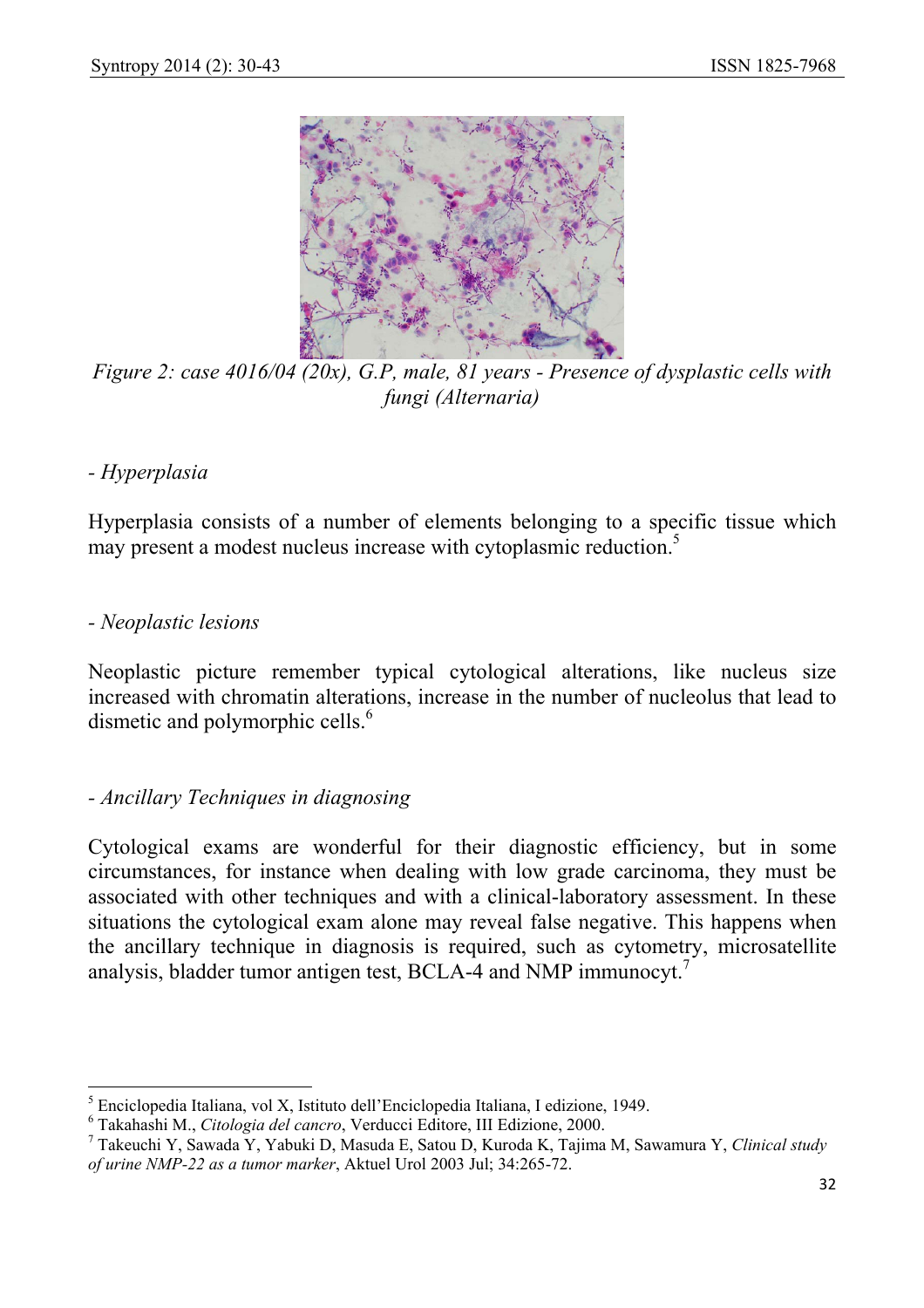

*Figure 3: case 3358/04 (20x), D.G ♂, 46 years, first diagnosis, presence of hyperplastic cells* 



*Figure 4: case 1727/04 (20x) Dysplastic cells, P. N ♂ 83 years*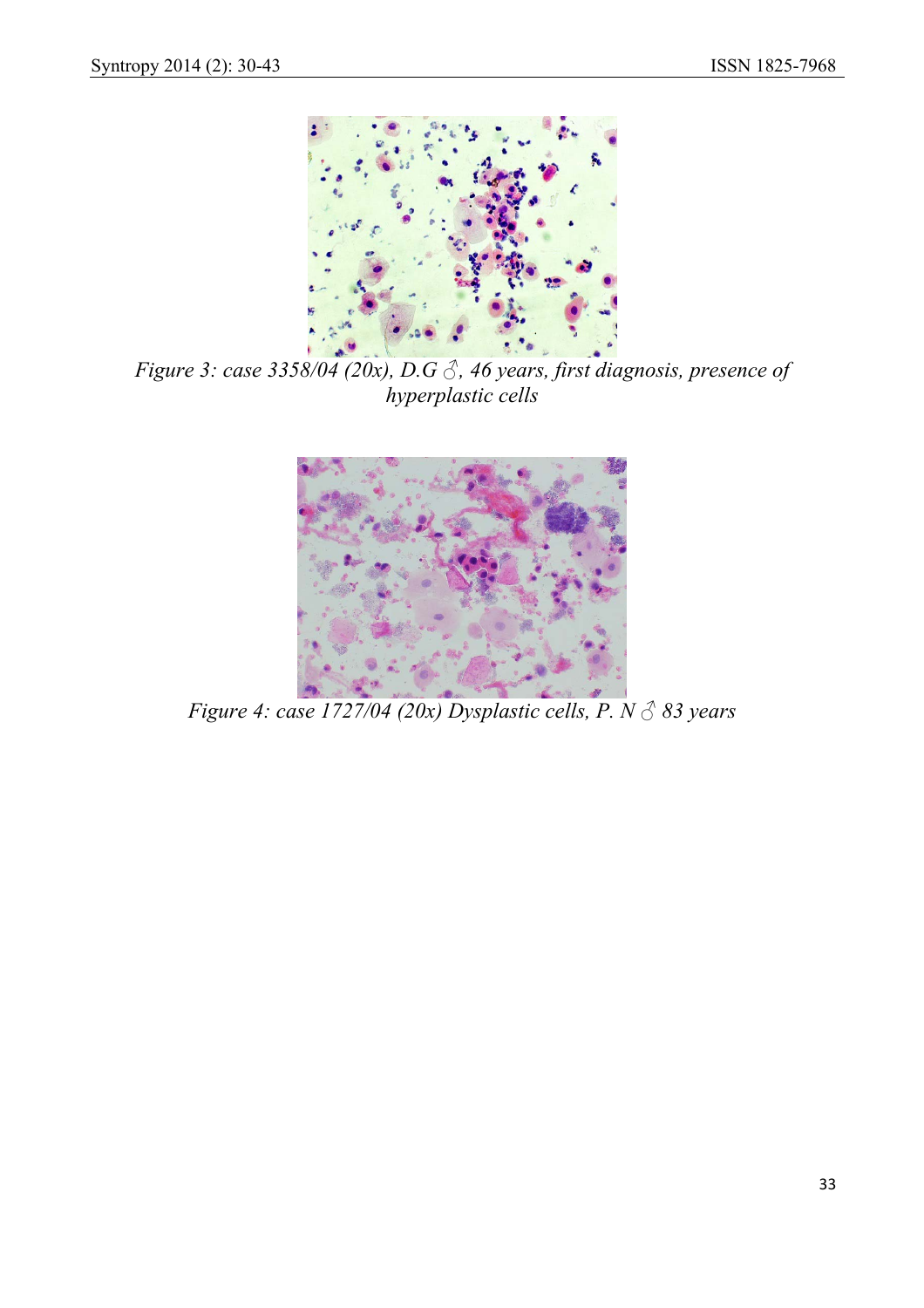# *AIMS of the study*

This retrospective study is based on a sample of urinary cytology collected at the surgical pathology division of the Modena policlinic in 2004 with follow-up to June 2006.

The aims are:

- − assess an epidemiological profile for sex and age in relation to different diagnostic settings;
- − identify the incidences of cytological pictures;
- − search for a fil rouge that may explain the progression from a diagnosis to another (inflammation - cancer);
- − verify cyto-histological correlations;
- − consider the value of endoscopic therapy for positive cases underlining the importance of urinary cytological screening as prevention instrument.

## *Materials and Methods*

Data was collected from the database of the archive division. Statistical analysis was performed using morphologic code (SNOMED). The follow-up did not take into account those patients that had a first diagnosis in the follow-up period. All the cytological exams of the year 2004 were considered, for a total of 2769 exams relative to 892 patients. The follow-up was performed from 6 months up to 30 months. In 2004 a total of 201 patients were confirmed positive for bladder cancer using biopsy. SNOMED considered:

- − negative for atypical cells
- − dystrophy
- − blood
- − inflammation
- − necrosis
- − inadequacy
- − bacteria
- − parasite
- − fungi
- − morphologic description
- − cytological alterations NOS
- − hyperplastic cells
- − mild dysplasia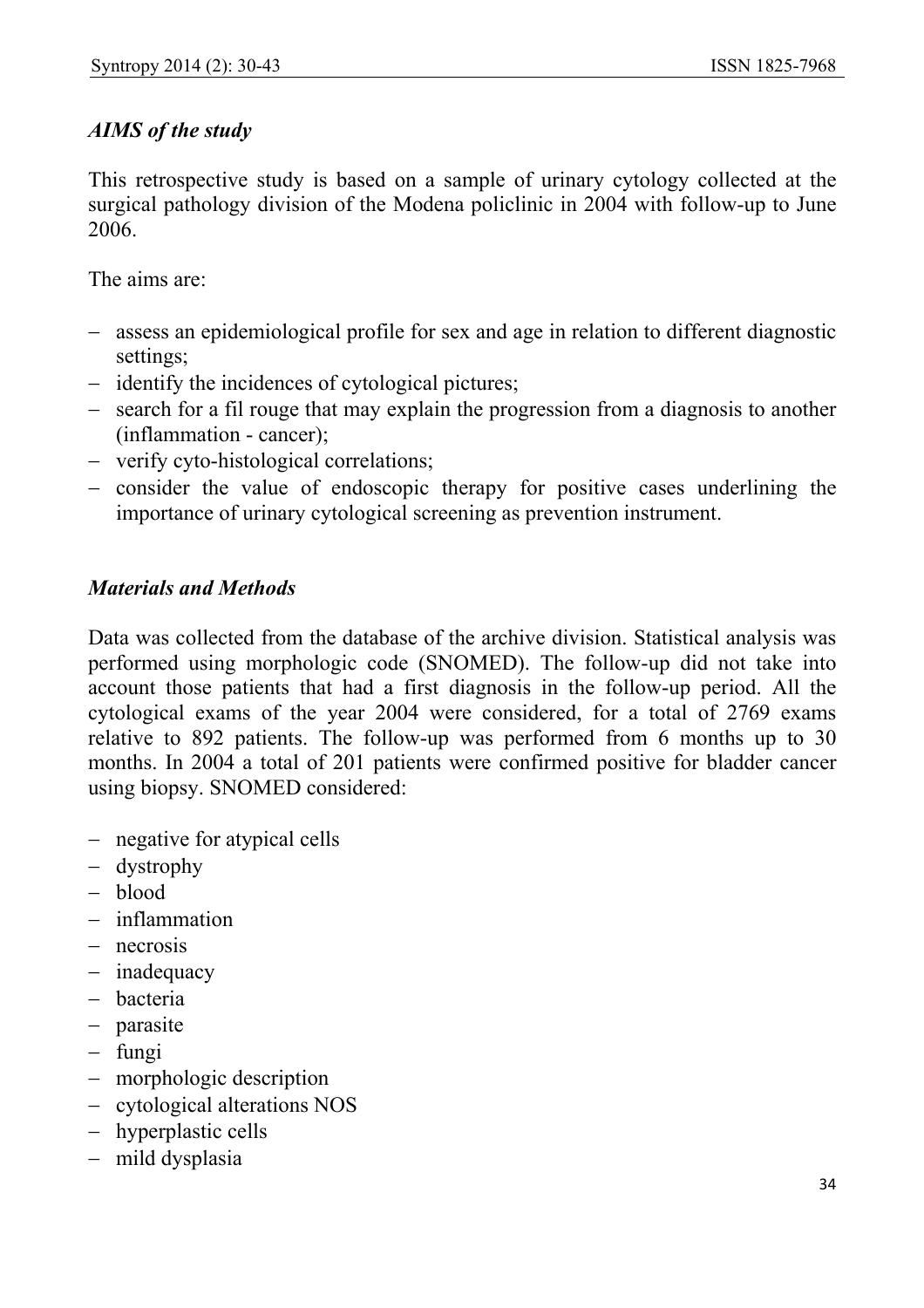- − moderate dysplasia
- − severe dysplasia
- − dysplasia
- − atypical cells, probably malignant
- − malignant cells
- − CIS
- − invasive Transitional carcinoma

## *Results*

All the patients with a cytological exam in 2004 were considered. A total of 892 patients and 2769 cytological exams. The study includes 201 patients who were follow-ups in 2004. Some of these patients had their first exam in 1991, when the database was started. Among the 892 patients, 290 were female and 602 male. Cytological exams were performed up to 4 times in the same year for the same patient.

|              |     |                                    | Mean age |    |  |
|--------------|-----|------------------------------------|----------|----|--|
| Age          |     | <b>Males Females Males Females</b> |          |    |  |
| up to 20     | 0   |                                    | 0        | 18 |  |
| $21 - 30$    | 6   | 3                                  | 27       | 27 |  |
| $31 - 40$    | 16  | 16                                 | 36       | 36 |  |
| $41 - 50$    | 49  | 30                                 | 46       | 46 |  |
| $51 - 60$    | 101 | 41                                 | 56       | 56 |  |
| 61-70        | 168 | 70                                 | 66       | 66 |  |
| 71-80        | 180 | 77                                 | 76       | 76 |  |
| 81-90        | 68  | 41                                 | 86       | 85 |  |
| 91 and over  | 14  | 11                                 | 96       | 96 |  |
| <b>Total</b> | 602 | 290                                | 61       | 56 |  |

*Table 1: sex and age distribution of the sample cases*

The first consideration is that the male population is twice the female population and that patients are mainly in the age group 61 to 80.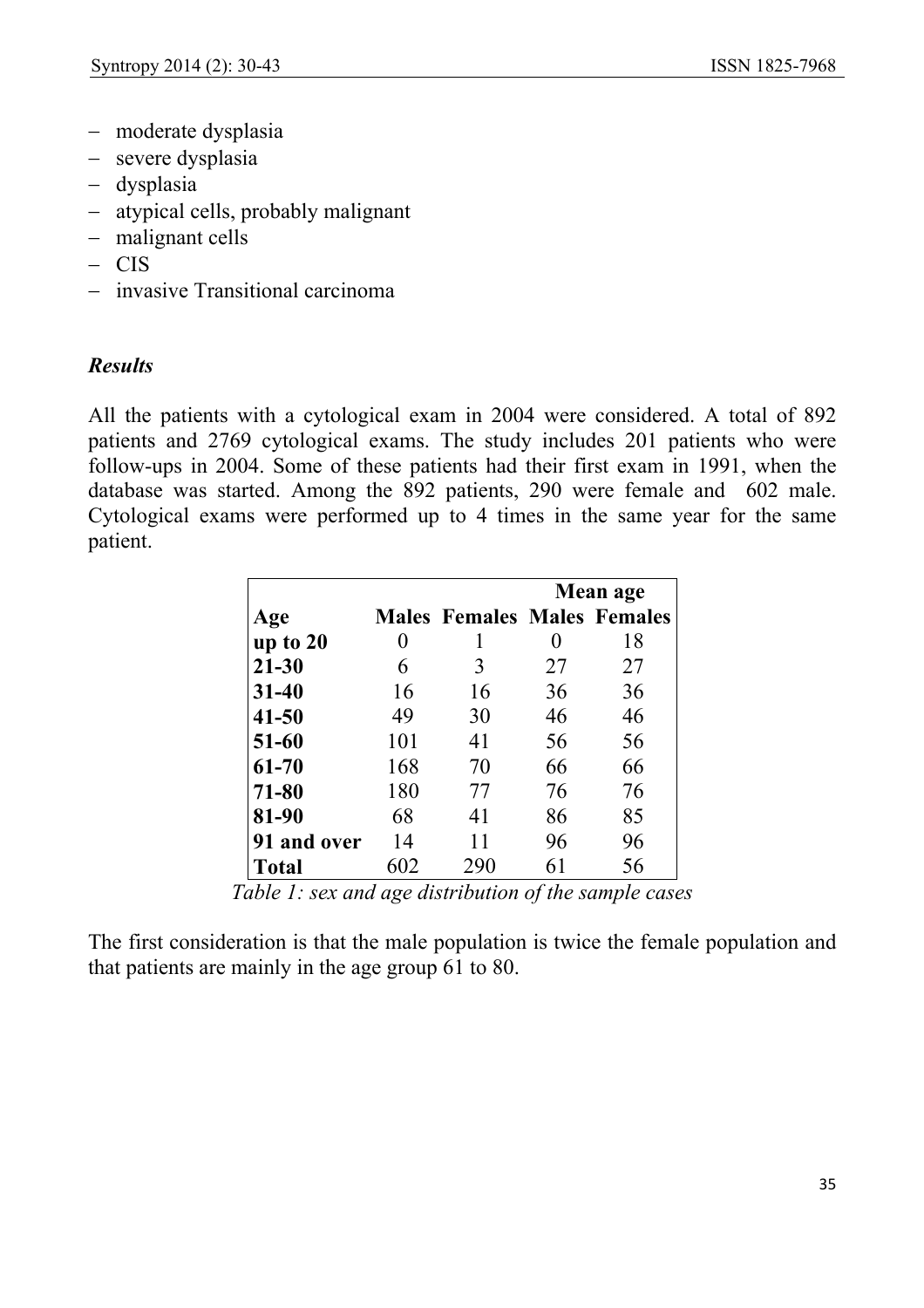

*Figure 5: sex and age distribution of the sample cases*

The following table shows that the more frequent categories are dystrophy (39.69%), hyperplasia  $(24.44\%)$  and inflammation  $(13.79\%)$ .

| <b>SNOMED</b>                      | M              | %     | F              | %     | <b>MF</b>    | %     |
|------------------------------------|----------------|-------|----------------|-------|--------------|-------|
| 009450 Negative for atypical cells | 12             | 1.99  | 29             | 10.00 | 41           | 4.60  |
| 056000 Dystrophy                   | 239            | 39.70 | 115            | 39.66 | 354          | 39.69 |
| 037000 Haemmorrage                 | 6              | 1.00  | $\overline{0}$ |       | 6            | 0.67  |
| 069780 Inflammation                | 59             | 9.80  | 64             | 22.07 | 123          | 13.79 |
| 036330 Fluid-emativ finding        | 1              | 0.17  | $\overline{0}$ |       | $\mathbf 1$  | 0.11  |
| 009010 Inadeguacy                  | 4              | 0.66  | $\mathbf{1}$   | 0.34  | 5            | 0.56  |
| E04000 Miceti                      | 0              |       | $\mathbf{1}$   | 0.34  | $\mathbf{1}$ | 0.11  |
| 009350 Morphologic description     | 16             | 2.66  | 5              | 1.72  | 21           | 2.35  |
| 072000 Hyperplasia                 | 171            | 28.41 | 47             | 16.21 | 218          | 24.44 |
| 069000 Cytological alteration NOS  | 4              | 0.66  | 1              | 0.34  | 5            | 0.56  |
| 074006 Mild dysplasia              | 34             | 5.65  | 13             | 4.48  | 47           | 5.27  |
| 074000 Dysplasia                   | 50             | 8.31  | 13             | 4.48  | 63           | 7.06  |
| 074008 Strong dysplasia            | 1              | 0.17  | 0              |       | 1            | 0.11  |
| 069760 Atypical cells probably     | $\overline{2}$ | 0.33  | 1              | 0.34  | 3            | 0.34  |
| neoplastic                         |                |       |                |       |              |       |
| 800130 Malignant cells             | 3              | 0.50  | $\overline{0}$ |       | 3            | 0.34  |
|                                    |                |       |                |       |              |       |
| TOTAL                              | 602            | 100%  | 290            | 100%  | 892          | 100%  |

*Table 2: Morphologic code distribution by sex*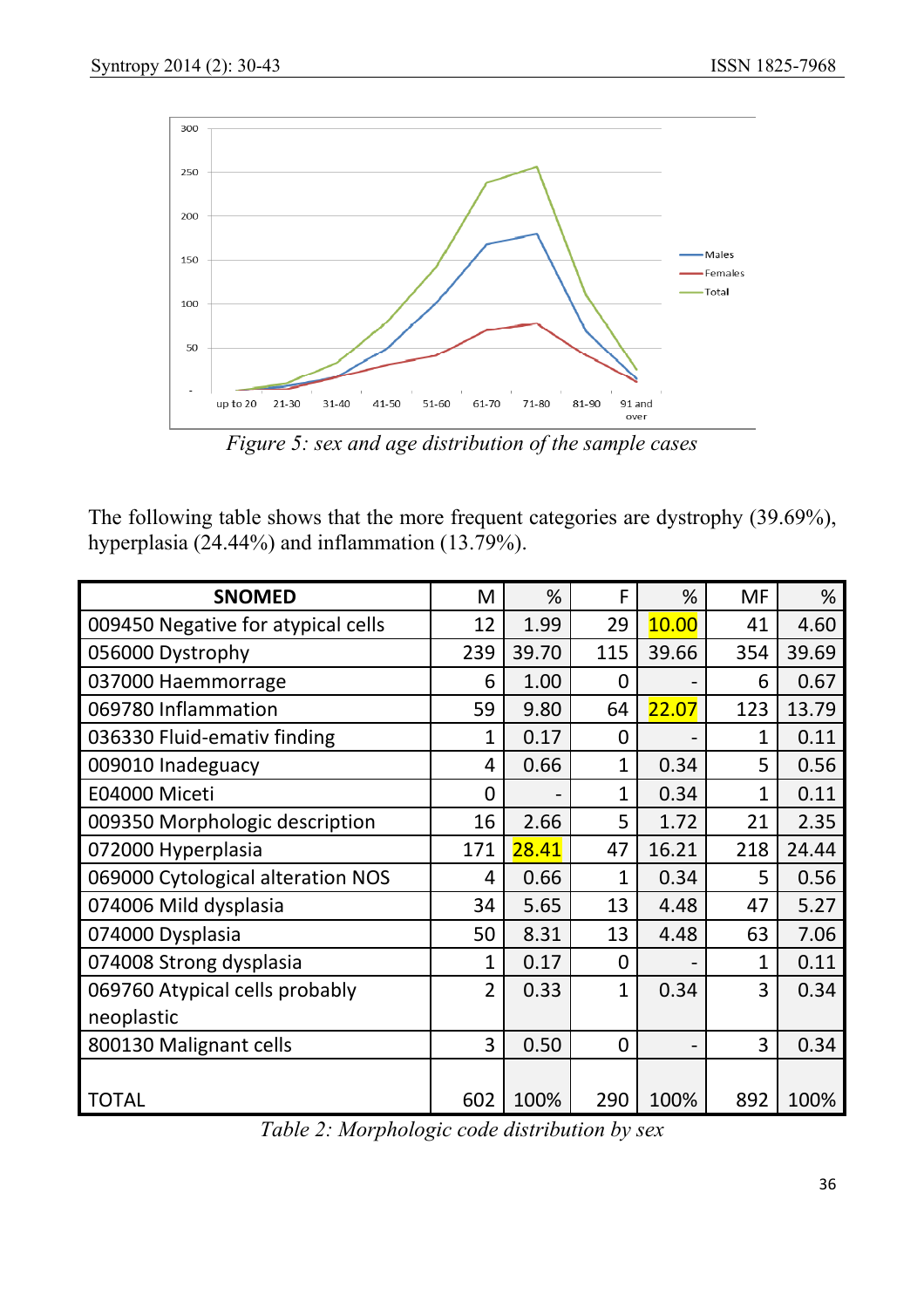Comparisons among males and females are done using the column percentages. Among females stronger incidence is found in "*inflammation*" (22.07%) and "*negative for atypical cells*" (10.00%), whereas among males a higher proportion of "*hyperplasia*" (28.41%) is observed.

| <b>SNOMED</b>                  | Age mean value |                      |              |
|--------------------------------|----------------|----------------------|--------------|
|                                |                | <b>Males Females</b> | <b>Total</b> |
| 009450 Neg. For atypical cells | 68             | 65                   | 67           |
| 056000 Dystrophy               | 67             | 66                   | 67           |
| 037000 Haemorrage              | 71             |                      | 71           |
| 069780 Inflammation            | 68             | 68                   | 68           |
| 009010 Inadeguacy              | 62             | 55                   | 57           |
| 009350 Morphologic             |                |                      |              |
| description                    | 69             | 64                   | 67           |
| 072000 Hyperplasia             | 67             | 64                   | 66           |
| 069000 Cytological alteration  |                |                      |              |
| <b>NOS</b>                     | 70             | 70                   | 70           |
| 074006 Mild dysplasia          | 70             | 70                   | 70           |
| 074000 Dysplasia               | 70             | 67                   | 69           |
| 069760 Atyp cells probably     |                |                      |              |
| neoplastic                     | 71             | 69                   | 70           |
| 800130 Malignant cells         | 71             |                      | 71           |
| Total                          | 69             | 66                   | 68           |

The following table shows the morphologic distribution by age and sex.

*Table 3: Morphologic code distribution by sex and mean age values*

This distribution results to be uniform.

Positive cytological exams comprehend: "*cytological alteration NOS*", "*mild dysplasia*", "*dysplasia, severe dysplasia*", "*atypical cells probably malignant*" and "*malignant cells*".

Many categories among which: "*cytological alteration NOS*", "*presence of dysplastic cells intensely*", "*presence of atypical cells probably malignant neoplastic and neoplastic cells*" were not followed by biopsies, except a case of "*cytological abnormalities NOS*", consequently they cannot be cyto-histological correlated. In other two categories, presence of "*mild dysplastic cells*" and presence of "*dysplastic cells*" allowed cyto-histological correlations in 50% of the cases. The positive cytological exams were 24% of which confirmed by biopsy only 8%.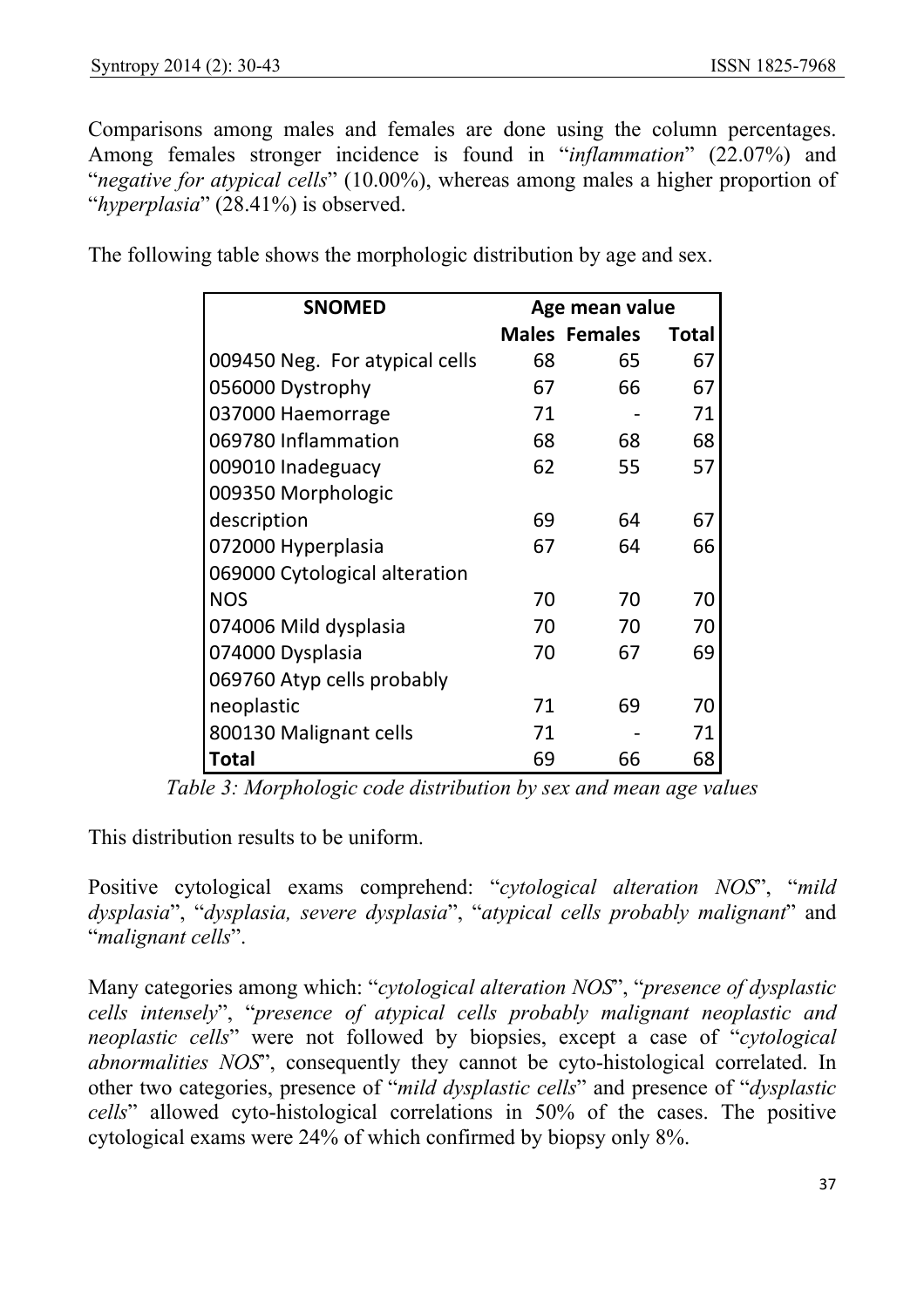|                                             | <b>Biopsy</b> |    | <b>Percentages</b> |                                            |
|---------------------------------------------|---------------|----|--------------------|--------------------------------------------|
|                                             |               |    |                    | <b>Positive Negative Positive Negative</b> |
| <b>Cytological alteration NOS</b>           |               |    | 0.52               |                                            |
| Mild dysplasia                              | 119           | 10 | 61.66              | 58.82                                      |
| <b>Dysplasia</b>                            | 73            |    | 37.82              | 41.18                                      |
| Severe dysplasia                            | $\theta$      |    |                    |                                            |
| <b>Atypical cells probably</b><br>malignant | 0             |    |                    |                                            |
| <b>Malignant cells</b>                      | 0             |    |                    |                                            |
| <b>Total</b>                                | 193           |    |                    | 100.00% 100.00%                            |

*Table 4: morphologic categories with corresponding biopsy results*

# *- Sensibility and specificity*

Analysis of case studies reveals 8 false negative: SNOMED cases with negative cytology and positive biopsy. Symmetrically 17 SNOMED cases with positive cytology and negative biopsy were also false positive, pointing to a specificity of 92% and a sensibility of 96%.



case 275/04 (20x), F.G  $\circled{}$  80 years, dysplastic cells



case 993/04 (10x), F.G  $\circled{}$  80 years -G2pTa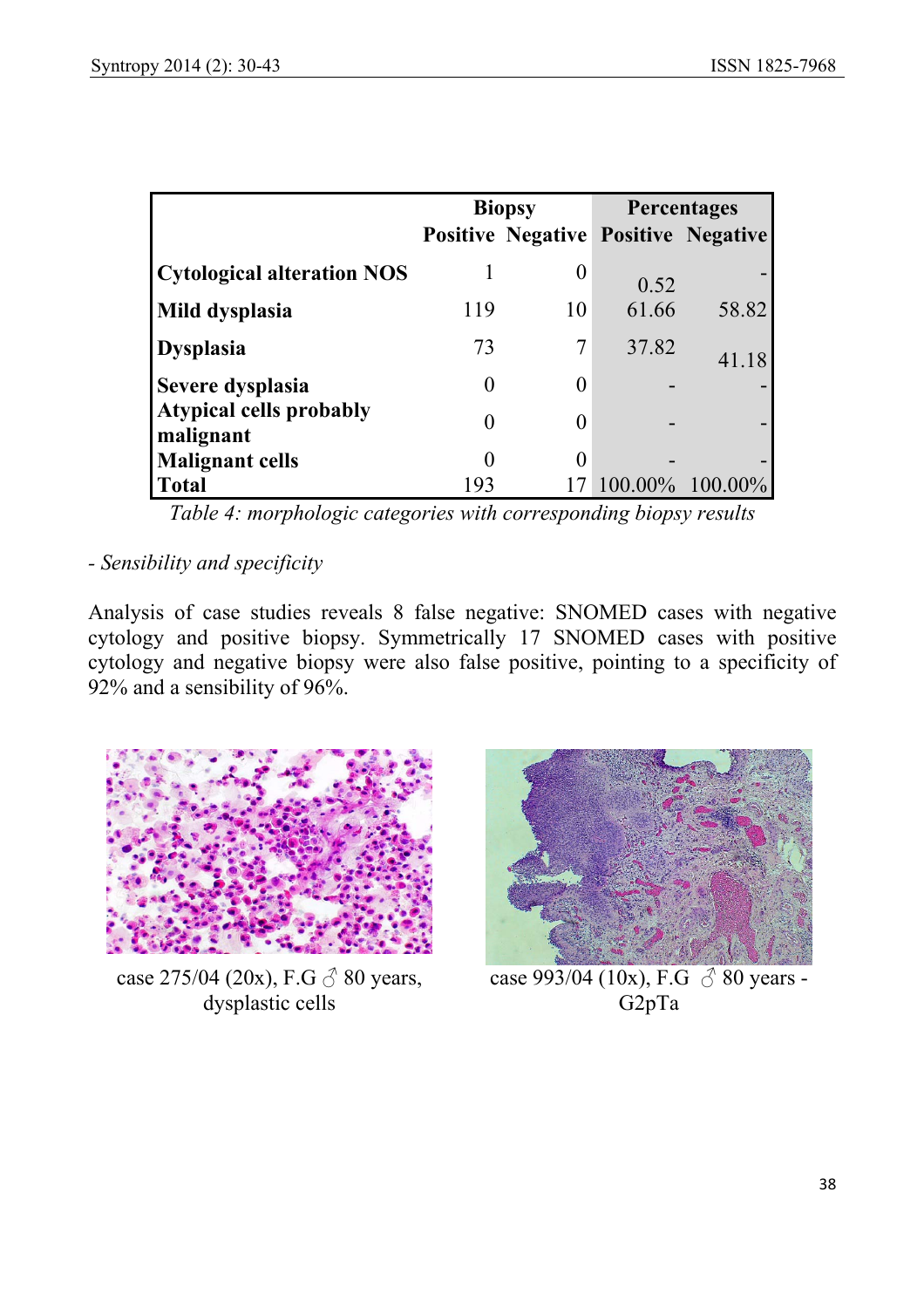# *Discussion*

The sample was large (892 patients), with a predominant age between 61 and 80 years, both for males and females. The age distribution divided per gender is uniform and rather homogeneous and tends to a Gaussian distribution which peaks around 70 years of age.<sup>8</sup> On the contrary for the first and second decade the number of patients is too small and consequently not significant.

Urinary cytology was performed by 86% of the population after 50 years of age, of which 56% were in the range 60-80 years. Only 14% of the cases are relative to young adults. Cytology is required if the patient has symptoms at the emunctory apparatus. These symptoms, such as strangury and dysuria, are typical among men in adulthood, after  $60$  years of age<sup>9</sup> and urine testing is often required as a control. It should be stressed that 86% of malignant tumors of the bladder, diagnosed on cytology, comes from the seventh decade, thereby leading to an intensification of the cytological controls and a consequent greater number of cases in this age group. As for cytology at a young age it can be argued that it is related to acute episodes of urinary tract infection, common among young men.

The distribution by categories shows a maximum for dystrophy (39.69%), followed by hyperplasia (24.44%) and inflammation (13.79%) with a stronger incidence of inflammation and negative for atypical cells among female and a higher proportion of hyperplasia among the male population.



case 4616/04 (20x), R.M  $\delta$  50 years, dysplastic cells



case 25169/04 (20x), R.M  $\delta$  50 years, G1pTa

In findings of atypical cells and inflammatory the majority of patients are female. But compared to all the diagnostic categories women are less present. It is plausible that

 $\overline{\phantom{a}}$ 

<sup>8</sup> Colton T., *Statistica Medica*, Piccin, IV Edizione 1991.

<sup>9</sup> Cotran R.S., *Robbins, Le basi patologiche delle malattie*, Piccin Editore, VI Edizione, 2001.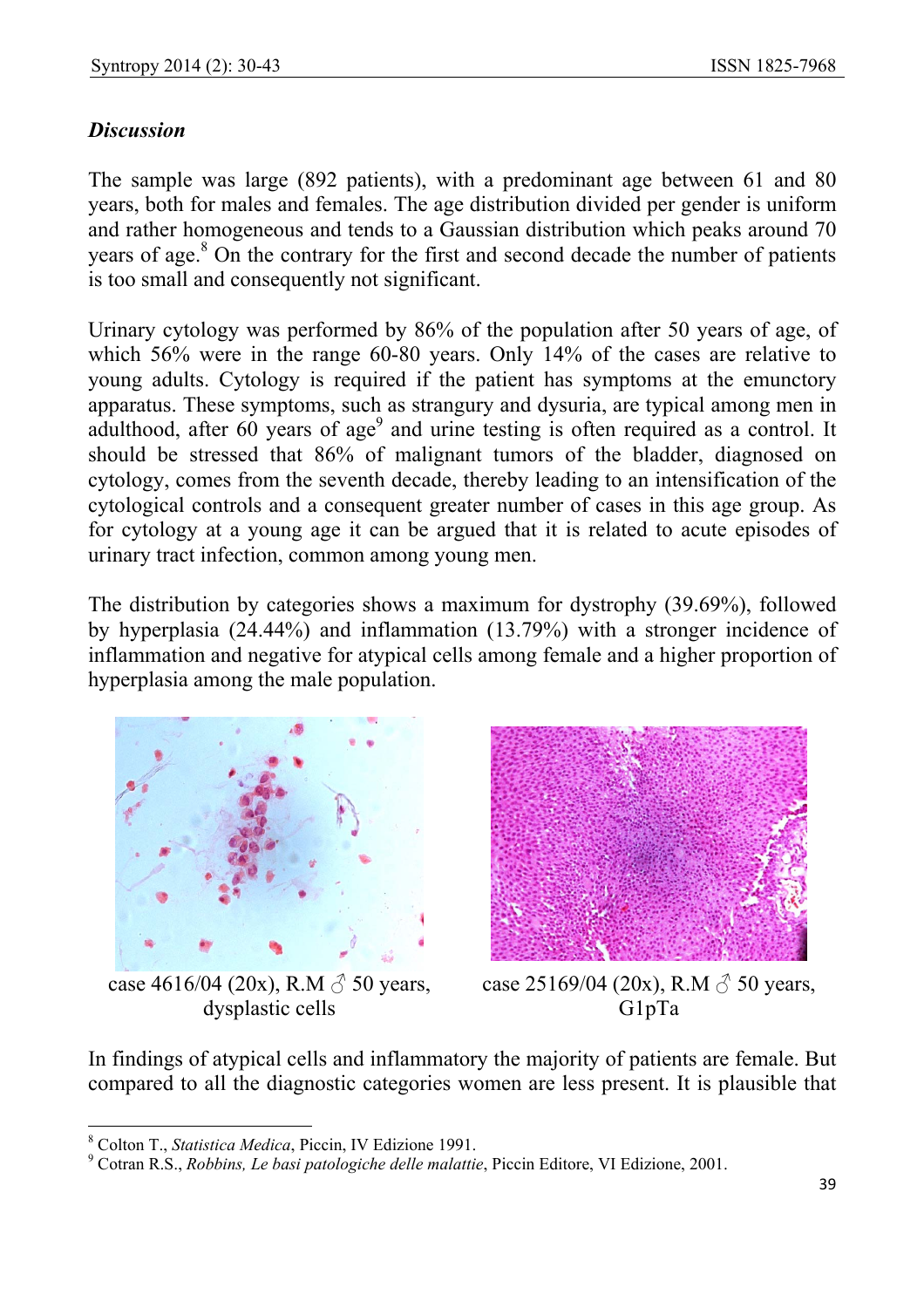the SNOMED of absolute negativity is more common in females. In inflammatory finding the prevalence of females can be interpreted considering the fact that the episodes of inflammation, especially when acute, are typical of the female world. The 66% of hyperplastic cells is concentrated in the age group 60-80 years. This data coincides with the average age in which cytological examinations are most required, on the other hand, however it should be stressed that the majority of this population is made of follow-ups, especially those over the age of 80. On the contrary the first diagnosis is mainly found among the population with ages ranging from 20 and 50.

Dystrophy is observed as an average 10 years earlier than hyperplasia and together with inflammation shows a close and statistically significant association with patients who have positive cytology for bladder cancer, especially in the follow-up with more than 95% of patients with positive biopsy. The SNOMED "*negative finding atypical cells*" has a relatively uniform distribution by age and represents mainly a diagnosis made on the controls of follow ups. The SNOMED presence of "*mild dysplasia*" represents the first stage towards the onset of cancer and of relapse and is in many cases an initial diagnosis. It also includes patients who remain stationary on mild dysplasia. Non-negligible effects of radiation therapy and chemotherapy, decomposer of the tropism of the bladder and mucosa, which can affect the normal turnover of the epithelial surface of the bladder, and can be associated with an increase of dystrophic, inflammatory and presence of hyperplastic cells, even after endoscopic therapy of surgical ablation of the neoplastic lesions. The morphology code presence of dysplastic cells has fairly uniform distribution in all the age classes, with the largest incidence between 60 and 80 years of age, similarly to the finding for hyperplastic cells. For paradigmatic colon cancer, where the precancerous lesion, the polyp, can change from hyperplastic and neoplastic to dysplastic, the levels of the urothelium and hyperplasia are predisposing factors although not yet proven as precancerous. The SNOMED only morphological description refers generally to young cases, for which details of cytological abnormalities are not present. It may also refer to elderly cases which replaces the code of negativity. Other codes as "*hemorrhagic*", "*cytological alterations NOS*", "*presence of atypical cells probably neoplastic*", "*inappropriate material*", "*presence of malignant neoplastic cells"* and "*fungi*" have a very low incidence, with less than 10 cases each, which corresponds to a percentage lower than 0.5%. It is therefore possible to arrive to the conclusion that the number of cytological inadequate, with the method under consideration (filtration on a polycarbonate membrane), is 0.2%. This finding supports the validity of the test. The majority of cancers detected with cytology are present in the follow-ups (69 %). In 2004 carcinomas reached 15%, whereas in 2005 and 2006 were 10% and 6 % respectively. In 2004 a total of 201 patients were treated with bladder cancer. This value represents 23% of all the 892 patients. Of these 201 cases, 27% relapsed during follow-up. In this series, 10% of malignant neoplasm of the bladder developed before age 50, usually within patients who did not have a previous clinical history of urinary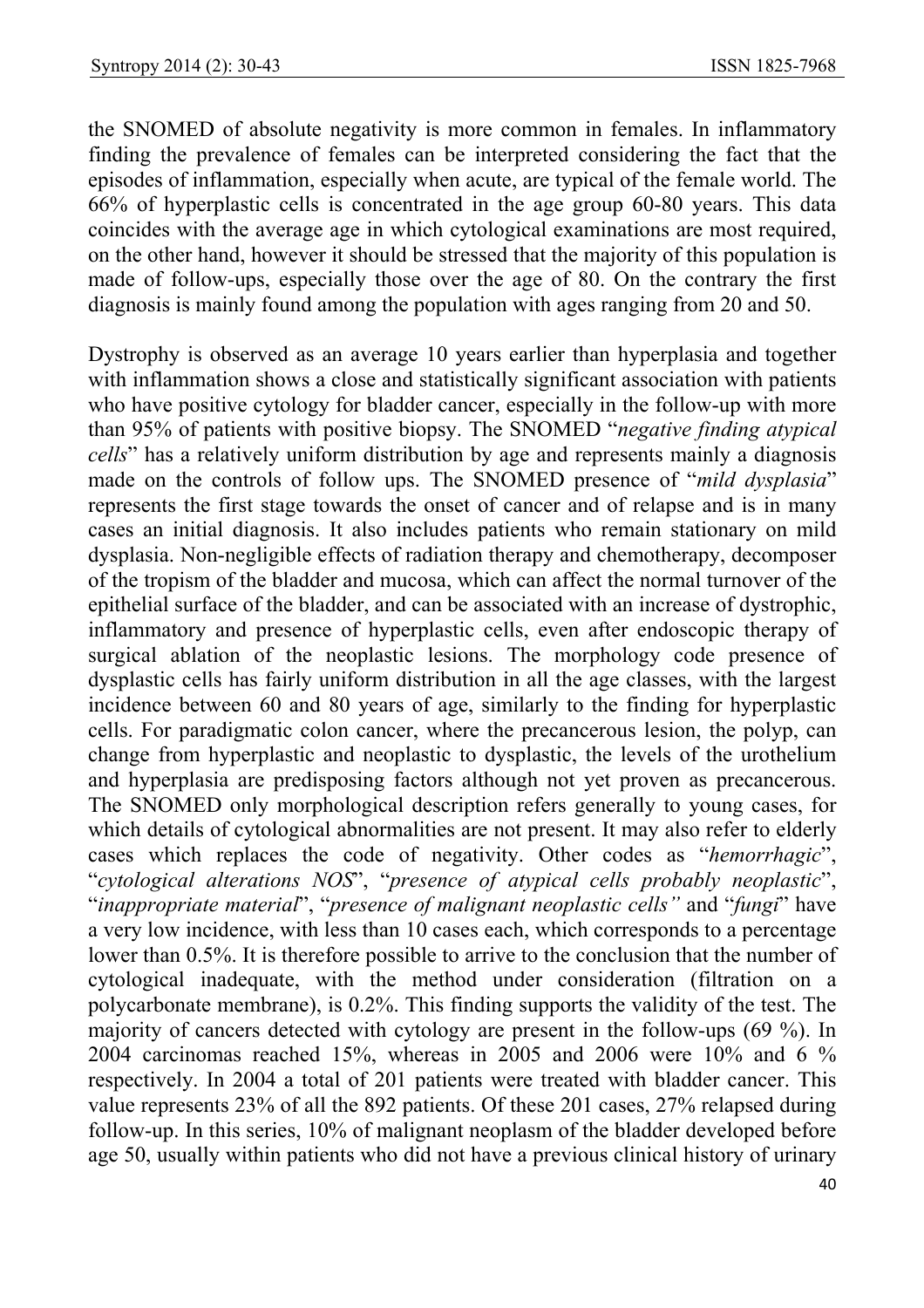cytology. Relapses occur mainly (70%) among people with more than 60 years of age. About cyto-histological correlation, some diagnostic categories such as "*cytological abnormalities*", the presence of "*dysplastic cells intensely*", the presence of "*atypical cells probably malignant neoplastic and neoplastic cells*" had all the cases with no biopsy. This is important since if cytology is positive biopsy is not performed. In some cases the information about biopsy was not available since these patients had died due to their elder age. As already described the results about the test point to a specificity of 92% and a sensibility of 96% which can increase slightly through a more thorough quality control. More than 90% of malignant tumors are considered in the very early stages of pTa - T1 and the treatment of choice is the endoscopic ablation, whereas in T2-T3 is cystectomy, which is surgically done. Bladder tumors recurrence was 27% whereas healing was at 73%.

# *Conclusion: Cytological exam and Syntropy*

A progression that goes from "*inflammation*", "*dystrophy*", "*hyperplasia"*, "*dysplasia*" and "*cancer*" is observed in the field of natural medicine, such as homeopathy<sup>10</sup>, but not still accepted by traditional medicine, since it does not recognizes as precancerous a flogistic situation.

Actually both approaches might be right, since it only depends from the point of view. In other words it depends from where we apply causality and this allows me to introduce the concept of syntropy. Let's imagine a 75 years old man with a long history of urinary disorders, but who never had cancer, who is told he has bladder cancer. Was that not predictable? Was that not avoidable? I believe yes. Bladder cancer develops, in the majority of cases, from an inflammation disorder as it is well described in this article. If we have an inflammation disorder this does not necessarily imply that we will have cancer, it only means that something is trying to catch our attention. Why don't we give the appropriate attention to this warning signal? The theory of syntropy suggests that we are constantly in-between a flow of information which comes from the past (perceptions, symptoms and warning signals) and information that comes from the future, mainly in the form of emotions and feelings. The outcome is based on our free-will and determines if we will pay appropriate attention to the warning signals.

Therefore, when we have recurrence in flogistic disorders over a significant period of time (at least a few years) we should start to think that we have an increased risk to develop bladder cancer. At that stage medicine CAN PREVENT IT, correcting our lifestyle habits. But the emotional content which is associated to these disorders and

 $\overline{a}$ 

<sup>10</sup> Grieco A., *Vivere alcalini, vivere felici*, Nuove Esperienze 2013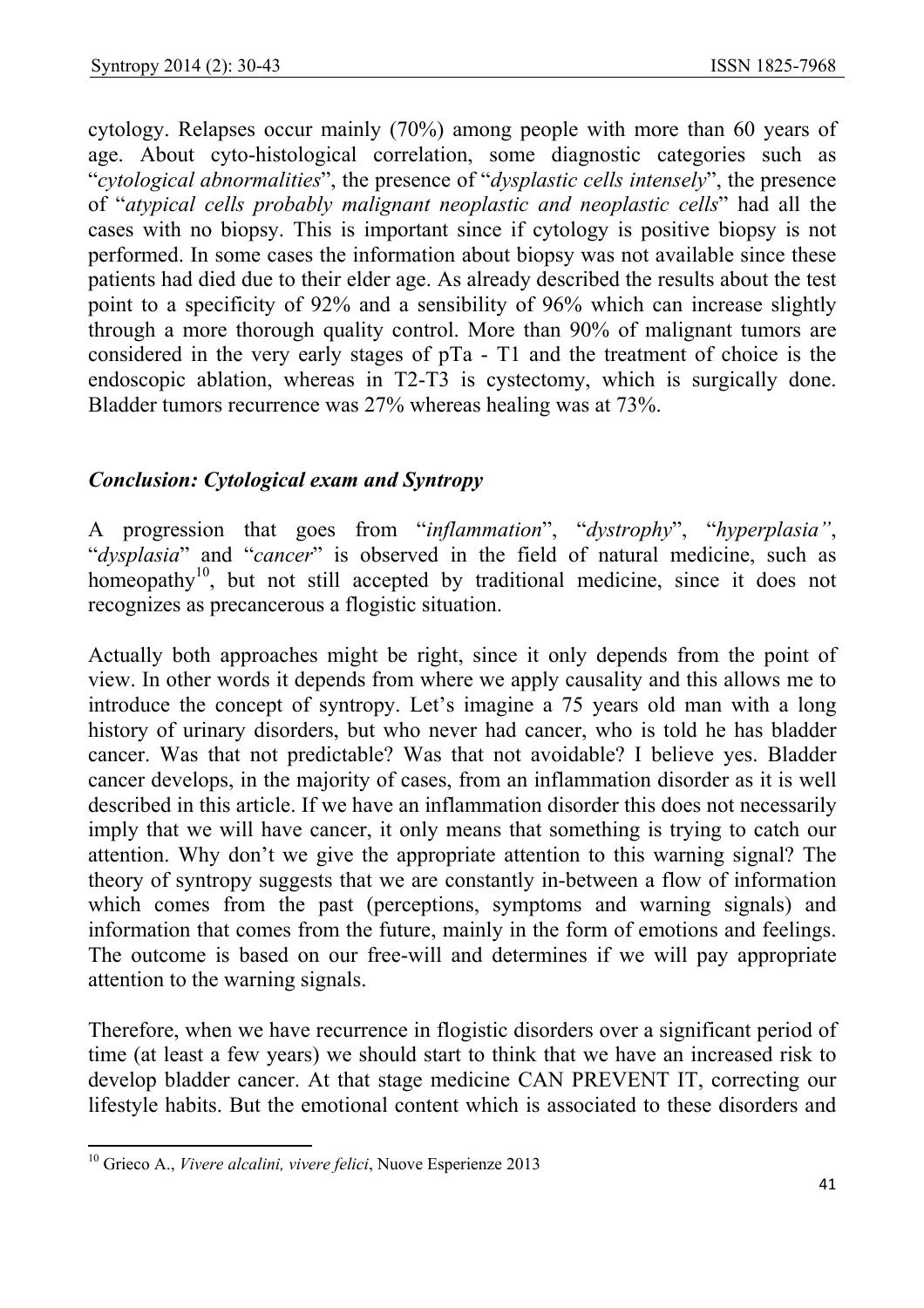which "anticipates" a possible future state, might scare us and stop from taking actions which could prevent the degeneration into a cancer.

Introducing the concepts of syntropy in the field of medicine may therefore result in less money spent, less medicines and better health. An important optimization of resources and money. A syntropic approach to health can help us not only to prevent cancer and save a significant number of lives, but can contribute to cost reductions and an efficient prevention approach, which is now becoming always more important and actual for the National Health Services.

*Acknowledgments:* a particularly thank to professor MC De Gaetani who trained me in cytology whom, and without whom this work would have not been written, and dr. Antonella Vannini and dr. Ulisse Di Corpo, who opened my mind to the new vision of syntropy.

# *References*

- − Barbiroli B., Filadoro F., Franzini C., Sacchetti L. and Salvatore F., *Medicina di laboratorio*, Utet, I Edizione, 1998;
- − Blanz B., Jochims E. et al., *The role of urinary cytology for detection of bladder cancer*, Science Direct, June 2003, pag 304-308;
- − Burgos R.M., Milan Salvator J.M., Oltre Soler J.S. and Cruz J.F.J., *Microsatellite analysis in exfoliated cells from urinary sediment*, Acto Urol Esp 2003 Sep; 27: 618-628;
- − DeMay R.M., *The art and science of cytopathology*, ASCP Press, III Edizione, 1998;
- − Di Corpo M and Vannini A, *The Law of Syntropy*, www.amazon.com/dp/B006QHVZPA
- − Di Corpo U and Vannini A., Teihlard e Frantappie: L'evoluzione convergente, www.amazon.it/gp/product/B006WCA89S
- − Di Corpo U. and Vannini A., *The Vital Needs Theory*, www.amazon.com/dp/B006M0L0R4
- − Di Corpo U. and Vannini A., *Syntropy the energy of life*, www.amazon.com/dp/B007MZWDSS
- − Gaston K.E. and Pruthi R.S., *Value of urinary cytology in the diagnosis and management of urinary tract malignancies*, Science Direct, June 2004, pag 1009- 1016;
- − Giusti F., *Dissertation in Biomedic Laboratory Techniques*, 2005, Università di Modena e Reggio-Emilia)